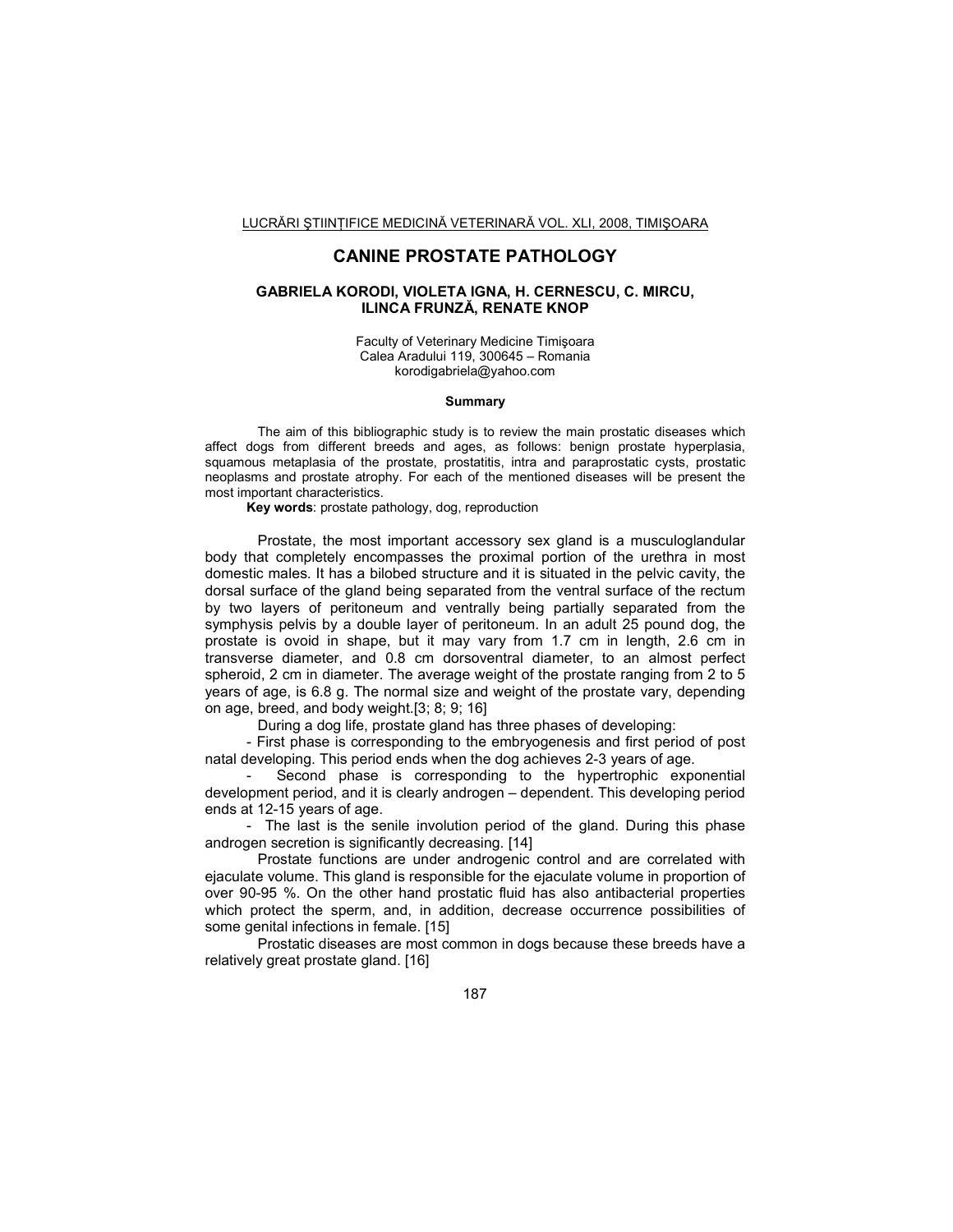The most frequent canine prostatic diseases are benign prostate hyperplasia (BPH), squamous metaplasia, cysts, neoplasms, atrophy and bacterial prostatitis. All the affections specified above results in prostate enlargement, a consequence of prostate inflammation and in conclusion, have the same clinical signs.[1]

**BENIGN PROSTATE HYPERPLASIA (BPH).** Benign prostate hyperplasia is the most common disease which affects canine prostate. It is present in almost 100% of adult intact dogs over 7 years old. Over 4 years of age it may become cystic but it may begin as early as 2-3 years of age. It arises spontaneously in the gland as a consequence of ageing and endocrine influence in the dog. It is the result of androgenic stimulation, proved by the prostate regression following castration, but it is not already known why some dogs are affected and also why others are not. However, androgen action alone cannot explain BPH, so that also dihydrotestosterone (DTH), resultant from testicular Testosterone, is considered important in promoting this affection, by the action of 5-α reductase in prostatic epithelial cells. DTH interacts with gland receptors to regulate prostate growth. The receptors number is increasing with the age of dog, same as the percent of testosterone secretion is also growing with age. Oestradiol and other various mitogenic growth factors are also implicated in BPH pathophysiology. Chronic inflammation may additionally play a role in disease progression. [6; 10; 11]



Fig 1. Gross appearance of BPH: urinary blader (asterisk) and bilaterally symmetrically enlarged prostate gland (arrow). [PERRY, 2007]

Most dogs develop BPH, but many show no clinical signs. When present may include constipation, blood stained urethral discharge and blood in the urine and semen. Prostatomegaly is evident in radiography and ultrasonography demonstrates a normoechoic to slightly hyperechoic symmetrically enlarged gland. Affected dogs are usually painless at this level. Ultrasonography shows a symmetrical hypertrophy of the gland with or without small fluid-filled cysts. For definitive diagnosis a cytological and a histopathological examination are required. Two microscopic forms of BPH occur:

- *Glandular hyperplasia* mostly occurs in dogs below four years of age;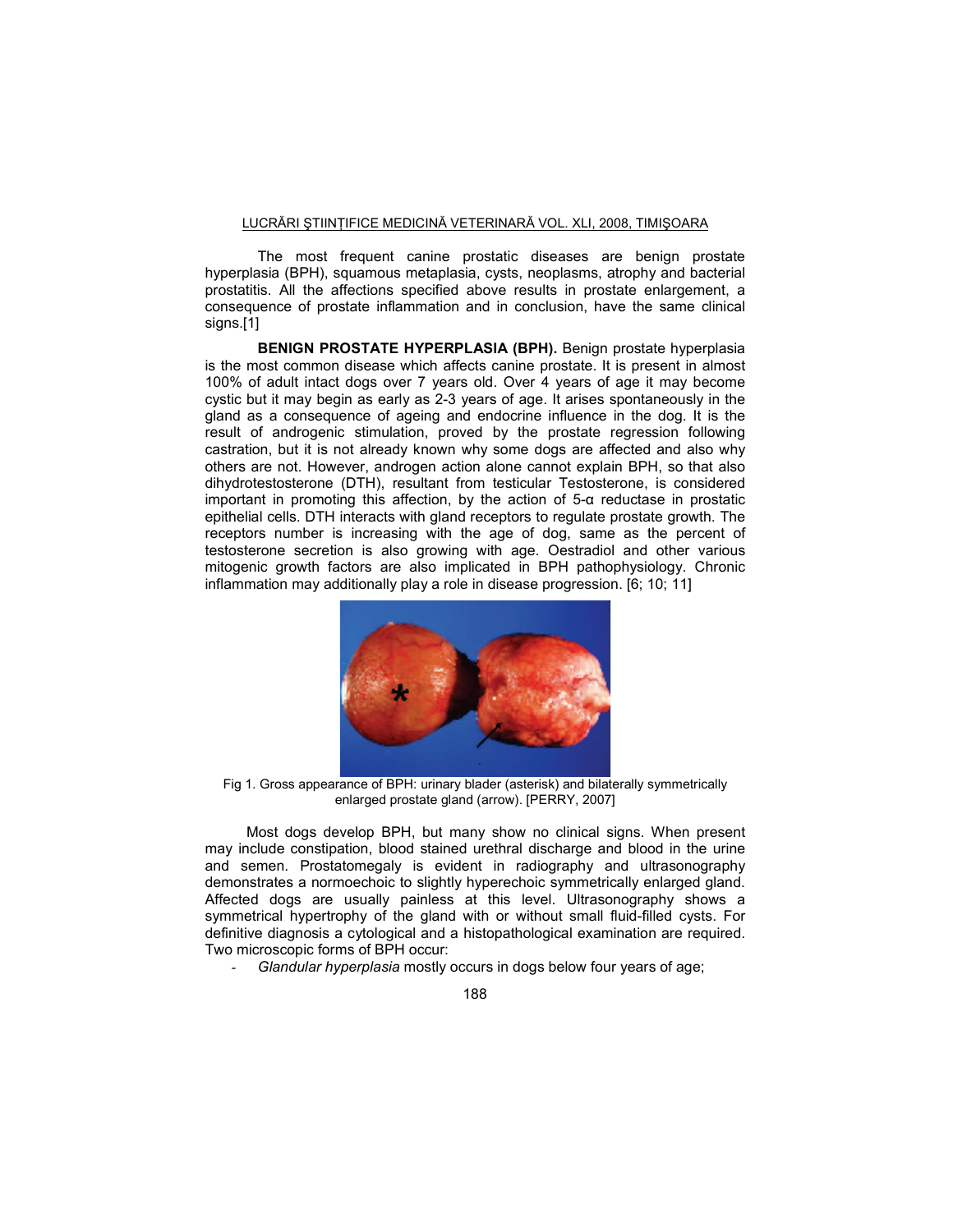- *Complex hyperplasia* in older dogs, with increased stromal tissue and occasionally cystic change.

Castration is the most effective and recommended treatment for most dogs, with prostatic siye decreasing by 50-70% within three weeks of surgery. Definitive decreasing of the gland occurs in some months. In cases where the risk of anesthesia and surgery is unacceptable, if the affected dog is required for breeding, or if owners do not wish their dog to be castrated, conversely, medical treatment is often considered [11].

Finasteride, a 5-α reductase inhibitor, is a compound that has been successfully used in human BPH. It is used for reduce prostate size in affected dogs, although not specifically licensed for veterinary use. It has been shown to have teratogenic potential in humans, and is present in semen of treated patients, so its use may not be advisable for breeding males. KAITKANOKE et al. [7] had shown that Finasteride significantly decreased prostatic diameter - mean percentage decrease, 20%, prostatic volume - mean percentage decrease, 43%, and serum DHT concentration with mean percentage decrease of 58%. Finasteride decreased semen volume but did not adversely effect semen quality or serum testosterone concentration. No adverse effects were reported by owners of dogs in the study [7].

Although estrogenic compounds can effectively treat BPH, they are not valuable long-term treatments and their use cannot be recommended due to severe toxic effects on bone marrow (anemia, thrombocytopaenia and pancytopaenia) as well as causing prostatic squamous metaplasia and decreased spermatogenesis.

Antiandrogens are effective in reducing prostate size but are not recommended for breeding dogs because of their inhibitor effect on spermatogenesis.

In conclusion, castration remains the only effective long-term BPH treatment, the other methods being only temporary solutions [1; 11].

**SQUAMOUS METAPLASIA.** Squamous metaplasia of prostatic epithelial cells results from excessive estrogenic stimulation. Mucous membrane and submucosal layer of prostatic urethra, stroma of the gland and periurethral ductal epithelium, are all carrier of oestrogen receptors. Squamous metaplasia develops after exposure of these receptors to oestrogen stimulation. Oestrogen sources are divided in two groups:

- exogenous oesrogenic substance administrations;
- endogenous Sertoli cell tumors.

After treatment with estradiol-cyclopentylpropionate, squamous metaplasia has been diagnosed in about 67% of exposed patients. Squamous metaplasia can lead to ductal obstruction and cyst or abscess formation. Oestrogens can produce prostate atrophy due to testosterone inhibition, although mild prostatomegaly may result with chronic exposure. Secondary development of cysts and abscesses may further enlarge the gland. With short-term exposure, periurethral tissue metaplasia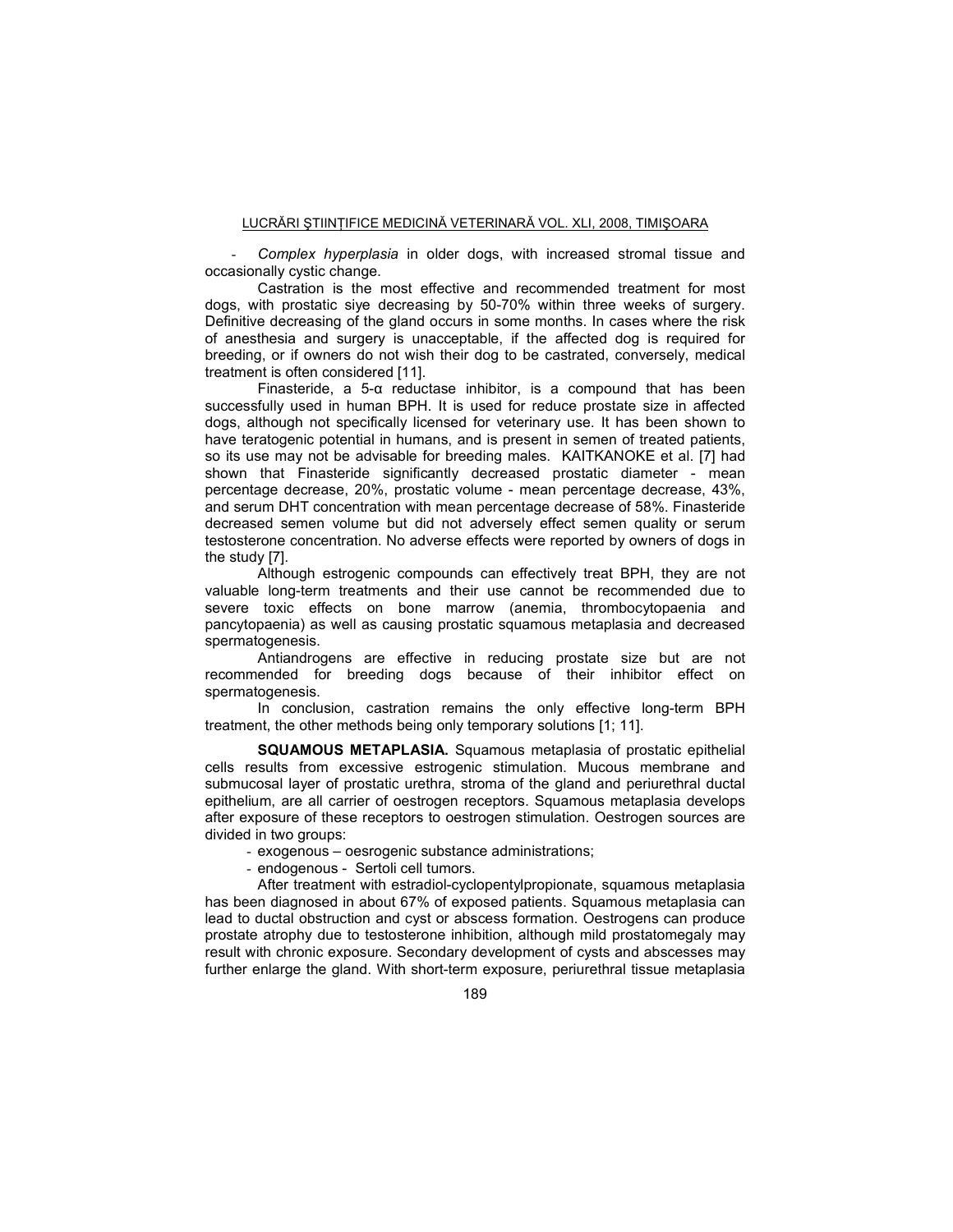occurs, and with a long-term exposure, the metaplasia involves the entire gland. Other signs of hyperoestrogenism include alopecia, hyperpigmentation and gynaecomastia [10; 11].

Radiography and ultrasonography may demonstrate prostatomegaly. Increased numbers of squamous cells will be seen in prostatic fluid, with or without inflammatory cells.

Treatment involves removing oestrogenic source. The lesion is reversible either by castration if Sertoli cell tumor is cousative, or cessation of exogenous estrogen terapy.

**PROSTATIC CYSTS**. Prostatic cysts are relatively rare in dogs; in a study made on 177 dogs with prostatic problems finding prostatic cysts in only 2 of the 177 cases [2]. These are most often observed as a result of BPH [10].

The most frequent incriminated cause of prostatic cysts is hyperestrogenisation, but while some are though to be of prostatic origin, some are considered to arise as remnants of the uterus masculinus. Cystic prostate may be asymmetrically enlarged on rectal examination. Intraprostatic (*retention*) cysts, arise within the parenchyma, are encapsulated, and centrally cavitated, containing either clear or cloudy fluid. *Paraprostatic* cysts are single or multiple structures often invading the space between prostate body and urinary bladder. They are big, sometimes obstructing pelvic inlet. They can compress descending colon and rectum, as well as other pelvic organs and structures. They can be even factor in developing perineal herniation. Sometimes paraprostatic cysts undergo mineralization, so we can occasionally find segments of cartilaginous or osseous metaplasia within these cystic structures [10; 11].

 Cysts are producing the same symptoms as the other diseases wherein prostate is increased in volume, but usually, are only observed when they get at great dimensions and compress the adjacent tissues. Great cysts entail abdominal distension and must be differentiated from urinary bladder and from prostate abscesses.



Fig 2. Paraprostatic cysts (asterisk) with slightly enlarged prostate gland (arrow). Urinary bladder indicated by arrowhead . [PERRY, 2007]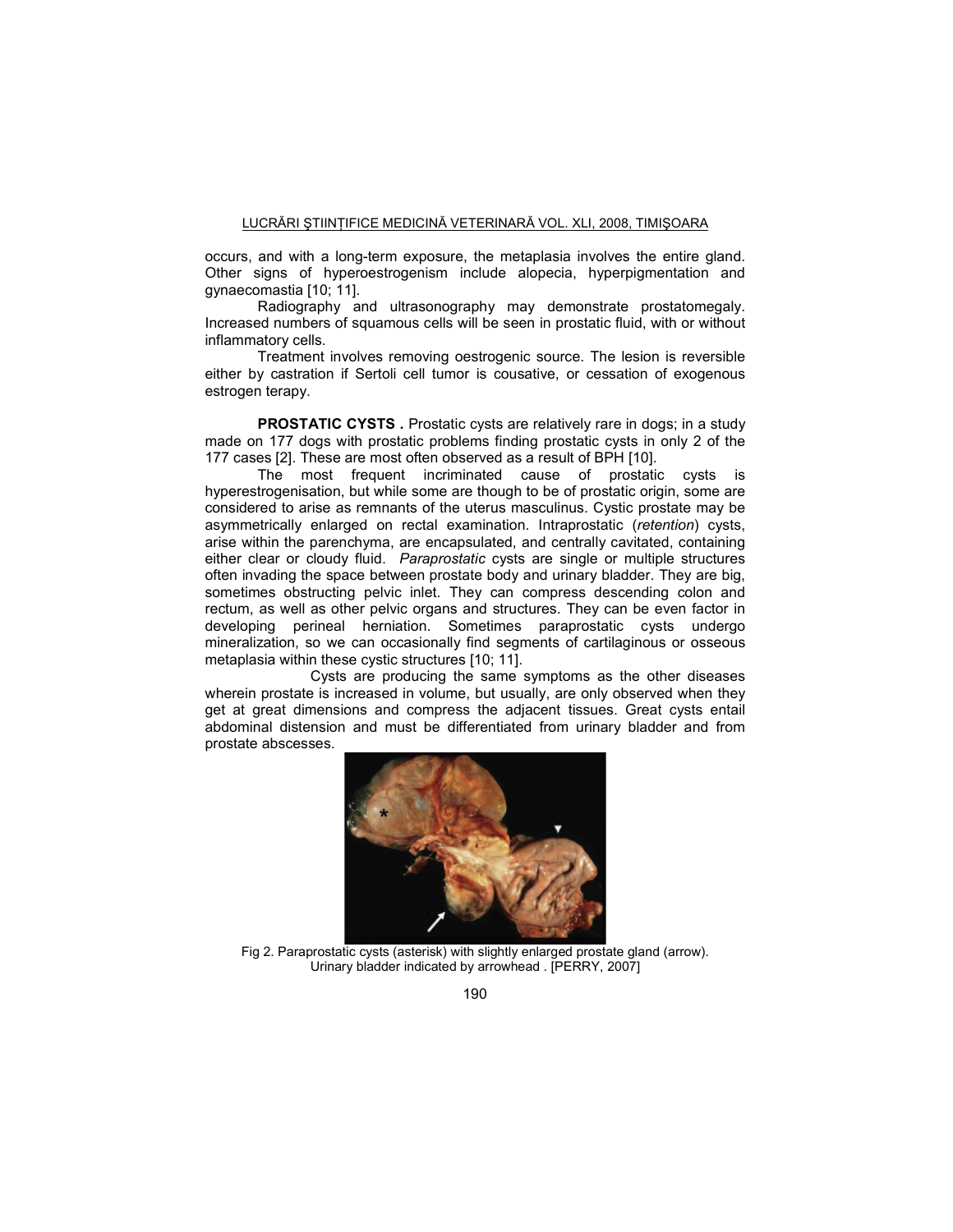Treatment is consisting of surgical resection of the cysts marsupialisation or partial prostatectomy.

**PROSTATITIS.** Represents the inflammation of prostate gland and it is occurring and is not an uncommon urologic disorder which affects older intact male dogs, being the second most frequent prostatic disease which affects dogs, after BPH. 10% of dogs had these at 6 months but 45% had them at 7 years.

Generally is associated with prostatic infection (bacterial prostatitis), but it can occur also as a result of BPH. Prostate infection can occur on *ascending* way, from the urinary track, or on hematogenous rote (descending). The most important pathogens incriminated for prostatic infections are: Escherichia coli. pathogens incriminated for prostatic infections are: *Staphylococcus*, *Streptococcus spp., Mycoplasma spp*, *Proteus*, *Klebsiella spp.*, *Pseudomonas aeruginosa, Enterobacter and Pasteurella spp.* Even *Brucella canis* can spread into prostate gland, but as a main target, remains in testicles and epididimis.

In healthy dogs, prostatic tissue discharges so called prostatic antibacterial factor (PAF). PAF is a low molecular peptide, containing zinc, responding to bacterial invasion. It is thermo-stable and water-soluble substance. In mycoses, although they are rare, *Blastomyces dermatitidis*, *Cryptococcus neoformans* and *Coccidoides immitis* play a dominant role [1; 5; 10].



Fig 3. Canine prostatitis [BUERGELT; 2008]

Prostatitis evolves with more severe signs than BPH: pain, dysuria, fecal tenesmus, haematuria, pyuria, bacteriuria, fever, abdominal or pelvic discomfort and it can have two evolution forms: acute intraacinar or **glandular phase** and later a chronic, **interstitial phase**.

Acute (catarrhal) severe prostatitis is a painful condition that is usually accompanied by systemic illness. Such cases will have abundant secretion, edema and hemorrhage of the prostatic and periprostatic tissues, which will reduce spermatozoa viability due to increased chlorides level in spermatic medium.

Suppurative form evolves with abscesses formation in prostate parenchyma. Abscesses have abcedation tendency, producing sepsis and peritonitis. In this case, the sperm has greenish aspect, with pus, leukocytes and erythrocytes. [6; 12; 13]

Chronic form occurs in the interstitial phase when body responds to infection with plasmatic cells and lymphocytes, or can evolve without clinical signs.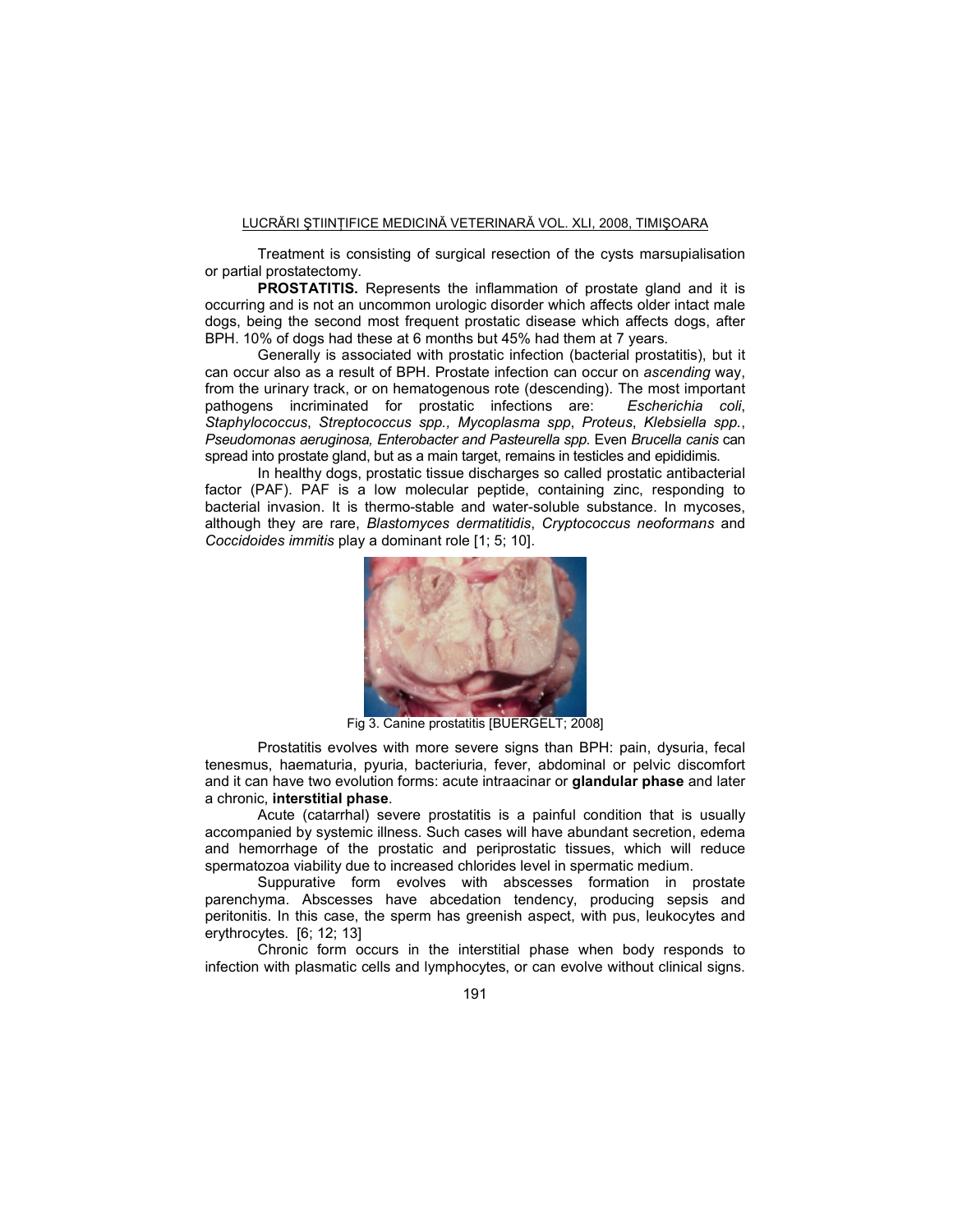In this case, stroma is increased, epithelium is atrophied and mononuclear cells are present. Fibrosis will develop as well, with decreasing secretion surface. Atrophy of glands in the areas near inflammation may occur. [5; 13]

Abscesses can be evidentiated by radiography and ultrasonography, which, together with sperm fluid examination are the base of a certain diagnosis.

The treatment consists of antibiotics administrations on the base of antibiogram. These will be administrated for 1-4 weeks (for more than 4 weeks in chronic prostatitis). Abscesses of big dimensions are recommended to be surgically drained. After infection is under control, castration is indicated. Within 2-4 weeks of treatment, prostatic fluid or urine (or both) should be examined once again, to certify prostatitis recovery.

**NEOPLASMS.** Primary prostatic neoplasia occurs most frequently in dogs, of the domestic species. Of all patients suffering from prostatic disorders, only 5% do have malignant tumors. Prostatic adenocarcinoma (PAC) is the most frequent of the prostatic neoplasms and is considered to arise from ductal epithelium. Incidence of PAC in dogs varies from 0.2 to 0.6%. PAC occurs most frequently in older dogs, the mean age of occurrence being of 9-10 years. PAC is given to metastasis to lumbar lymph-nodes, both inner and outer, to the vertebral body and lungs. The other targets for metastasis are the bladder neck, ureters, colon and pelvic muscle.

It was proved that in castrated dogs the risk factor of developing PAC is 2,38 fold higher than in intact ones. On the other hand, malignant prostatic tumor growth in dogs is not involved by decrease of androgen level in serum. In conclusion, castration cannot offer protection and it is not an effective treatment against PAC.

Prostatic adenocarcinoma is followed, regarding the frequency, by the transitional cell carcinoma (from the prostatic ducts) rising from urinary bladder. There were reported also cases of leiomyosarcoma and haemangiosarcoma.

High grade prostatic intraepithelial neoplasia (HGPIN) also occurs in many older dogs with or without adenocarcinoma, and is suggested to be a precursor to adenocarcinoma.



Fig 4. Gross appearance of prostatic adenocarcinoma: the prostate gland has an irregular contour due to effacement by neoplasia. [PERRY, 2007]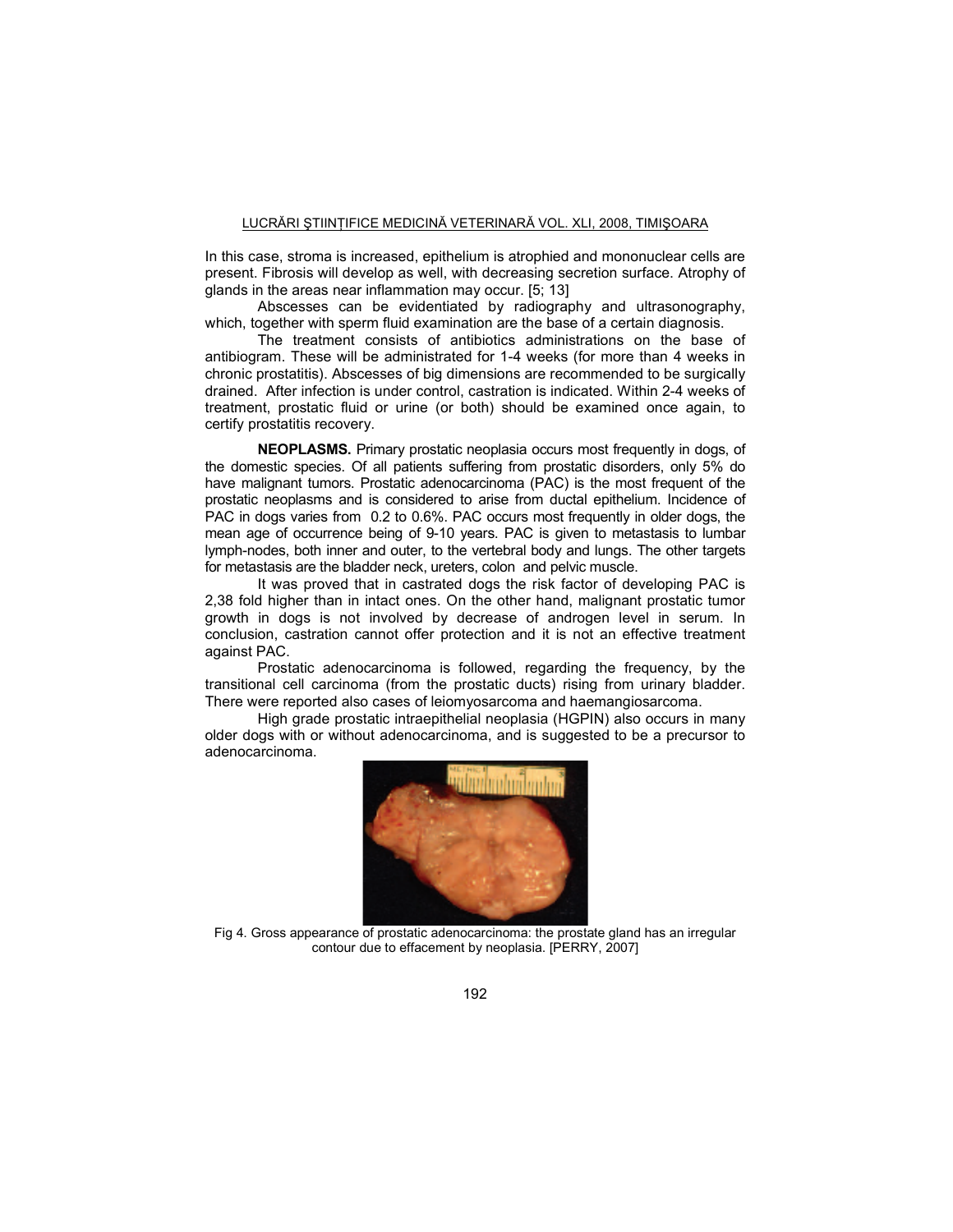Neoplastic prostate glands are often significantly and asymmetrically enlarged and may impinge on abdominal organs causing faecal tenesmus and dysuria. Haematuria, anorexia and weight loss may also occur. Some dogs may present signs of myelopathy or lameness that are manifestations of skeletal metastases. Radiography may demonstrate prostatomegaly with or without mineralization and sublumbar lymphadenomegaly. Ultrasonography will similarly demonstrate prostatomegaly with an irregular contour. Neoplastic epithelial cells may be seen cytologically on evaluation of urine or prostatic fluid. Haemogram and serum biochemistry are usually normal. Biopsy may also be advisable for diagnosis establishment.

The lack of markers for prostatic adenocarcinoma makes early diagnosis difficult, so that surgical prostatectomy is rarely recommended as PAC is not usually diagnosed at an early stage. [1; 5; 10; 11]

**PROSTATIC ATROPHY.** The prostate is under hormonal control with both estrogens and androgens contributing to size. The prostate undergoes atrophy when there is a reduction in hormone concentration. Castration causes atrophy, especially of the epithelial component. Dogs with Sertoli cell tumours develop atrophy, but there is also a risk of development of squamous metaplasia. The affected prostate gland is reduced in sizes. [5]

#### **References**

- 1. **Aiello Susan E.** The Merck Veterinary Manual, 1998, Eighth edition, Published by MERCK&CO, U.S.A.;
- 2. **Bakalov D., Goranov N., Simeonov R.** Canine paraprostatic cyst-a case report, 2004, Vet.Arhiv. 74(1), p.85-94;
- 3. **Barone R.** (1990) Anatomie Comparée des mammifères domestique, 1990, Splanchnologie II, Tome 4, Ed. Vigot;
- 4. **Buergelt C.D. \*\*\*** http://www.martindalecenter.com/ , 28.02.2008;
- 5. **Foster R.** Surgical Pathology of the Canine Male Reproductive Tract, \*\*\*http://www.uoguelph.ca/~rfoster/repropath/repro.htm , 25.02.2008;
- 6. **Foster Race, Smith M.** Prostate Enlargement, \*\*\*http://rover.vetmed.lsu.edu/VMED5241/Y2%20Male%20Reproductive.ppt , 02.01.2008;
- 7. **Kaitkanoke S., Johnston Shirley D., Kustritz Margaret V.R., Johnston G.R., Sarkar D.K., Memon M.A.** (2001) - Effects of finasteride on size of the prostate gland and semen quality in dogs with benign prostatic hypertrophy, 2001, American Veterinary Medical Association (AVMA), vol. 218, No. 8, Pages 1275-1280;
- 8. **Miller M., Christensen G., Evans H.**  Anatomy of the dog, 1964, Ed. Saunders, Philadelphia;